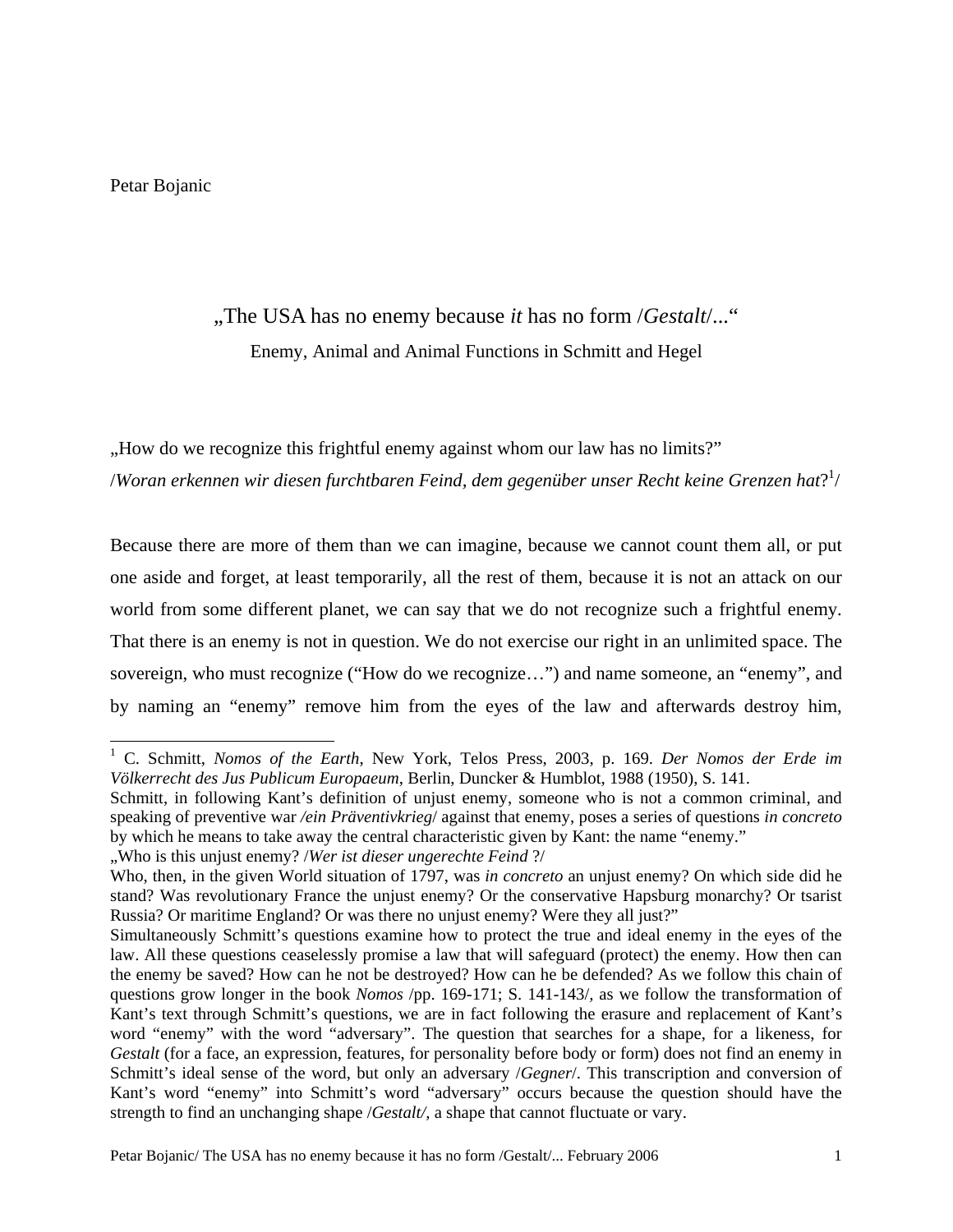simultaneously removing himself from the eyes of the law, so that he can destroy - is unable to do any of this. In this case, a sovereign is not possible.

An analogous situation is when "I" have to recognize my private enemy before whom my right is equally boundless. It is not possible to, with certainty, distinguish a dangerous personal enemy (adversary) from a more dangerous personal enemy (adversary), nor is it possible to limits rights in advance. The boundaries of my rights towards some enemy cannot be interrupted because my death does not endanger the life and fate of the entire planet.

Both the cases I am investigating are, according to Schmitt, in total contrast to an enemy *in concreto* the way he imagines "him" (or "it"; what does decide the gender of the enemy? Who are he /she / it?). The private enemy and final enemy (the enemy of us all) - the ones Schmitt calls "adversaries"- cannot be publicly named (in plural) as enemies nor destroyed as enemies. Of course it is possible to do so in secret, far from the eyes of justice and law, but in that case we are no longer talking about an enemy, about humanity, nor about *hors la loi.* In that case we are no longer before and within the laws /*Nomos*/ of this planet.

To prevent this secret "exit" from the limits of laws, and, analogously, prevent a "return" within the limits of law (there is no space where law and violence are "united"; the possibility of "passing" from law to violence and conversely indicates a sovereign; the sovereign is the one who can end the state of emergency he himself enacted) an *in concreto* enemy is necessary.

Therefore, through a "reverse" analogy it is possible to imagine a place, rather a political space where this "union *hors la loi*" between the sovereign and the enemy is possible. Schmitt's actual enemy, "actually ideal enemy," let us remember this, has a specific intimacy with Schmitt's true and perfect sovereign. They have a persistently enduring "contract." As a result the enemy *in concreto* owes his existence to the sovereign who names him, and conversely, the true object (also the subject) of the sovereign is what brings into question his body, his borders, his sovereignty - the enemy as such. There is no sovereign without an enemy.

The difference between the sovereign and the enemy should bring Carl Schmitt's comprehension of politics (*political*) closer, as it represents the difference between friends and enemies. In the beginning, a sovereign who questions and names the enemy counts on reciprocity, on a certain degree of interest from the enemy to fictionally return this negation.

For hostility to exist there is no need for danger or battle or destruction of one or both actors, but rather an *a priori* fictional union is necessary in which they reciprocally invalidate (but also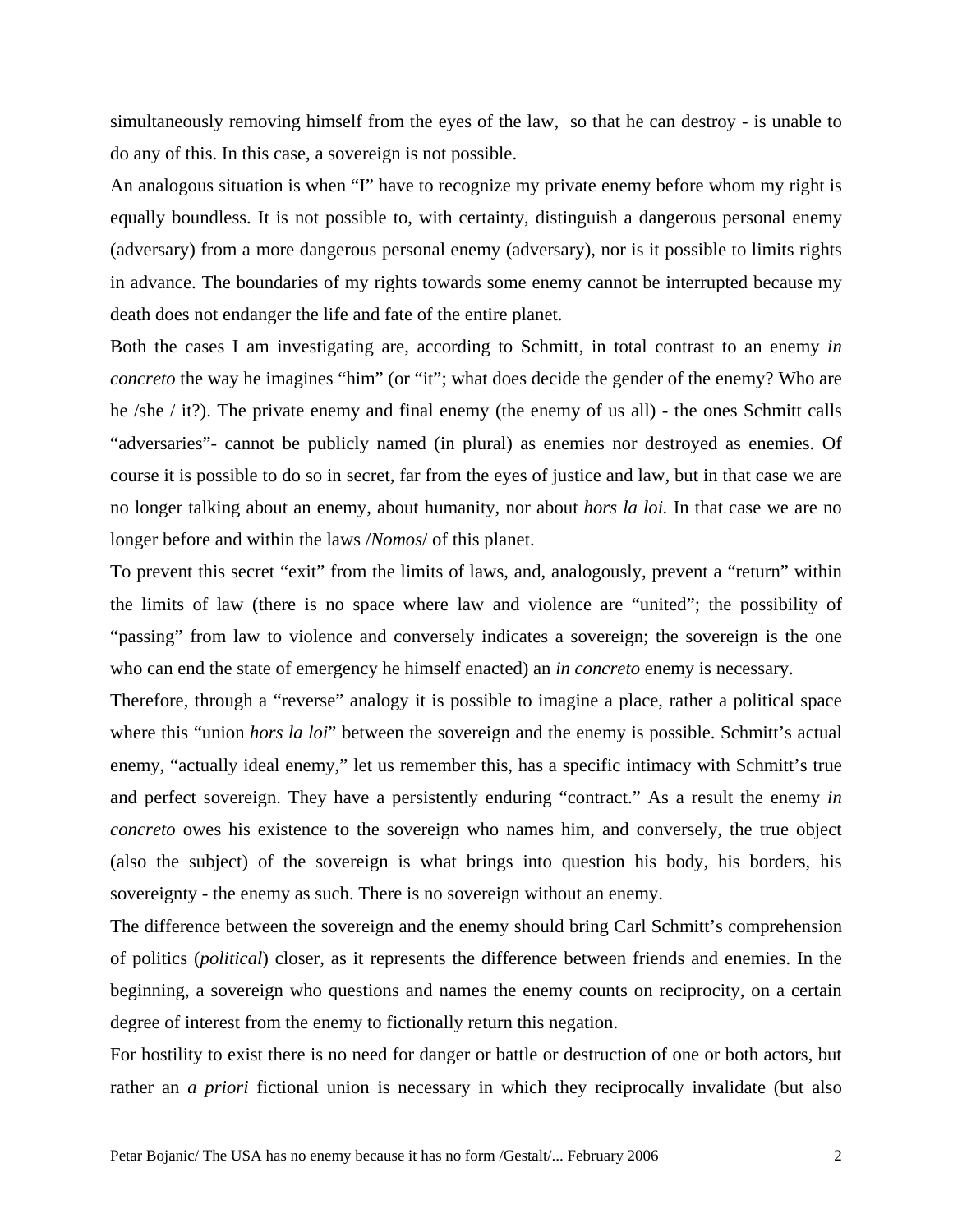endorse) each other enabling fictional self-affirmation. "France is my (our) enemy," says Schmitt's sovereign, immediately "building" his unity and stability**,** his limitations and strengths and the existence of his sovereignty, before one such enemy. The fictional threat of France in the name "enemy," which was given by the sovereign, constitutes sovereignty and the body of the sovereign. Schmitt's sovereign, does not have his own body until he "finds" the body of another figure or another sovereign who is a threat. "I name France as my (our) enemy; I threaten myself by naming France my enemy; I am the enemy of France…"

These are the steps of fictional composition. The enemy must be close, the enemy must be on the same level and of similar strength; the enemy cannot and must not be destroyed.

Paradoxically, if the figure of the enemy is viewed completely fictionally (fiction, in the real sense of the word, begins for the first time here), naked and without any relation pertaining to the sovereign or friend, pertaining to the naming or questioning process, then it is sentenced to destruction. If in the "act" of the enemy's inauguration we do not think both the fictional and factual strength of the enemy to reciprocate his hostility and to make us his enemy, then the enemy is already a corpse, a figure without figure who has through the name "enemy" been marked by destruction and extinction.

This is then a temporary concept and a temporary figure, through whose naming the process of destruction immediately begins. It's a matter of time, days, hours … an enemy is something that cannot remain and last as an enemy (the word enemy is then *analogue* to the word "corpse" or to other words, used by Hegel in the *Encyclopedia,* that characterize excrement (*faeces, exkremente*, *Ausscheidung*; analogue to Schmitt and Léon Bloy's use of "Jew," a Jew of catholic theology, Solovljev's a "Jew" who saves all Christians with his own baptism ("destruction")…). This is a term that unquestionably declares its transience, its end, its conversion to something else, its assimilation and elimination.

Perhaps now, in this context where Schmitt's intention to protect and shape the enemy is clear, it is easier to think the relationship between the enemy and sovereign. In fact, what does this mean in relation to the enemy; that the sovereign is sovereign because he determines the state of emergency? Does the sovereign become sovereign the moment he can and must terminate and destroy the enemy? When he is placed outside the law alongside the enemy? Or is a state of emergency one more way of saving, protecting, the enemy (and by doing so the sovereign as well) by taking him (the enemy) out of invisibility, by making him once more a figure, making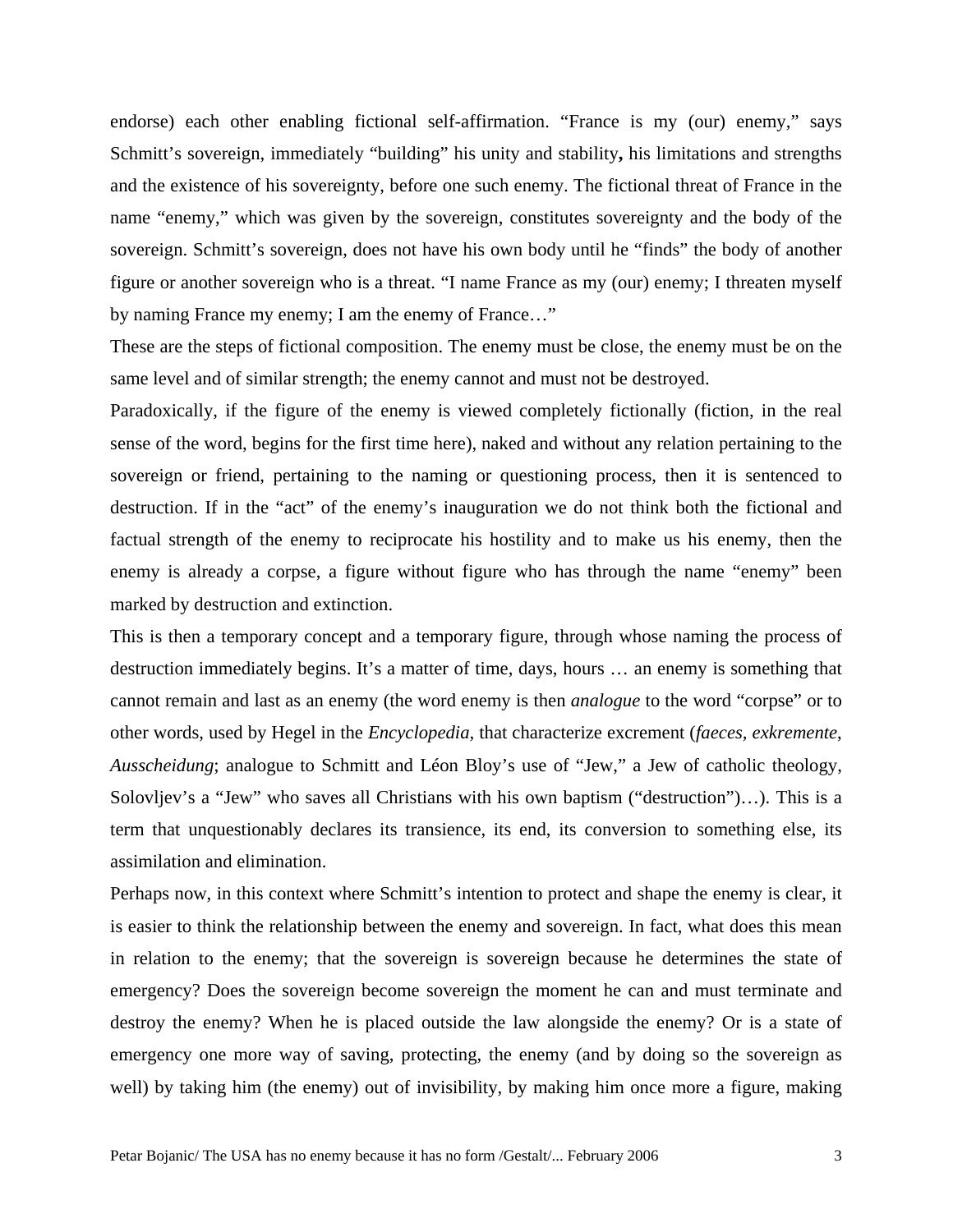#### <span id="page-3-1"></span>him public?

These questions, these dangerous "dialectics" without dialectics, dialectics of the enemy and "enemy" /*dialektische Spannung*/, that plague Schmitt (and not only him) for an entire century, begin where the question is equal to the enemy. The enemy is the first question. Or, the question is the enemy.

### *Der Feind ist unsere eigene Frage als Gestalt.*

This verse, this sentence, this password, *das Schlüsselwort,* this beginning which preceded the first texts about the difference between a friend and enemy, is at the same time Schmitt's last word on the enemy.

It is perhaps possible and surely necessary to analyze Schmitt the lawman, the theologian or philosopher, Schmitt in Nuremberg being questioned (questioned by the enemies' questions), Schmitt the friend of Göring (friend of Jünger or Heidegger) or the innocent Schmitt (innocence, as well as guilt, will always begin with the hand. "They never introduced me to him (Hitler) in 12 years of his political power, and I never shook his hand /...*niemals vorgestellt worden und habe ihm niemals die Hand gegeben.*/" $)^2$ , as figures of one very complicated epoch.

However, between a history of fearing enemies, "real" and bloody hostilities, fields of death, corpses and burned bodies, Däubler's sentence, of uncertain meaning, is the emblem of this same  $epoch<sup>3</sup>$ :

*Der Feind ist unsere eigene Frage als Gestalt.* 

*Der Feind ist unsre eigne Frage als Gestalt.*

*Unsere eigene*, sometimes *unsre eigne*... The enemy is always ours and never mine; or the enemy

<span id="page-3-0"></span><sup>&</sup>lt;sup>2</sup> The chapter "Meine persönlichen Beziehungen zur Praxis der Hitlerschen Eroberungspolitik" was written in 18.04.1947 in Nuremberg. Carl Schmitt, *Antworten in Nürnberg*, Hrsg. Helmut Quaritsch, Berlin, Duncker & Humblot, 2000, S. 69. "If I had meet him (Heidegger) during the war, I would not have shook his hand /*je ne lui aurais pas serré la main*/." Salomon Malka, *Emmanuel Lévinas, la vie et la trace*, Paris, JC Lattès, 2002, p. 171.

<sup>&</sup>lt;sup>3</sup> Schmitt mentions Theodor Däubler for the first time very early, on January 19<sup>th</sup> 1912, in a letter to his sister Augusta, soon after he met him. C. Schmitt, *Jugendbriefe. Briefschaften an seine Schwester Auguste*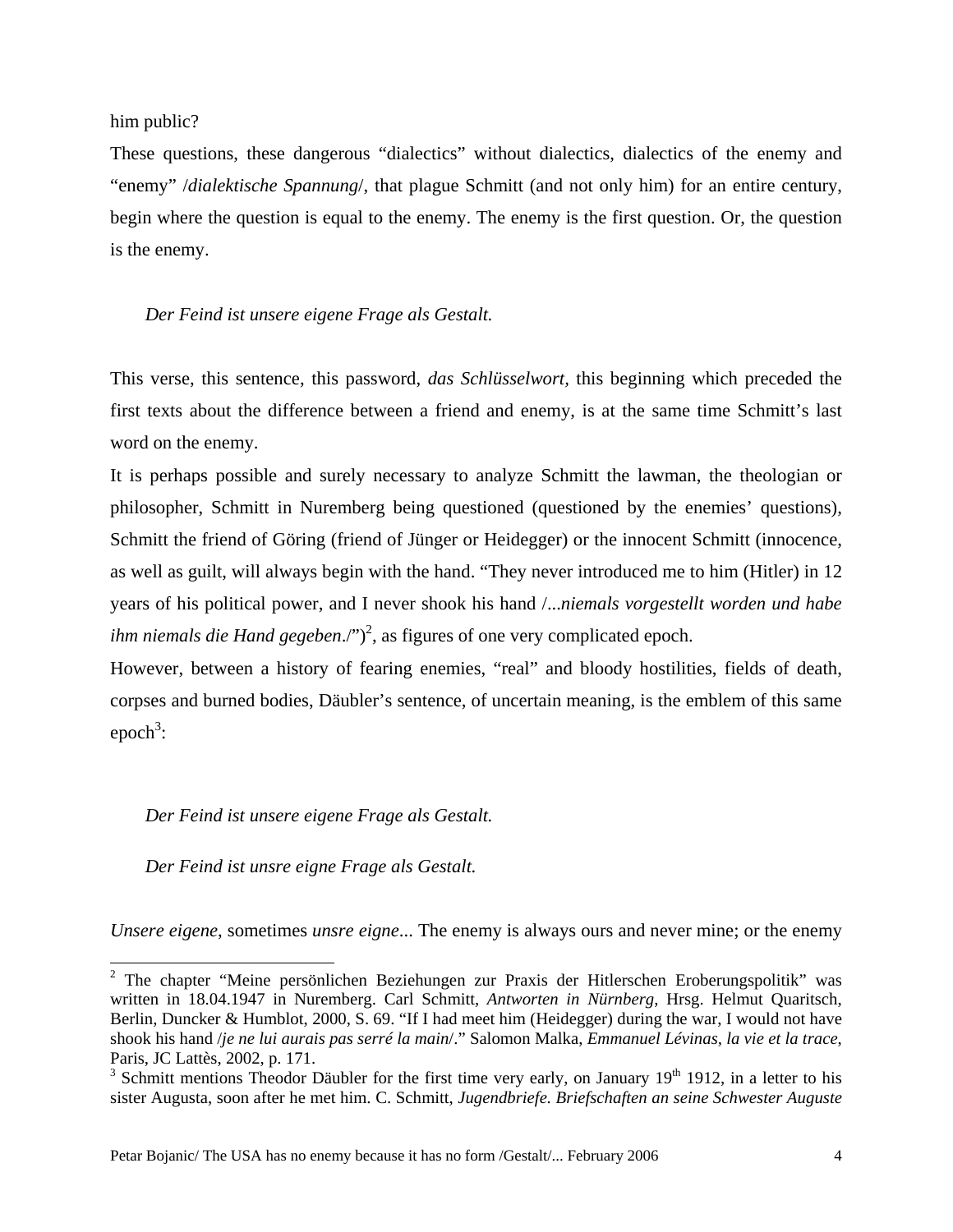<span id="page-4-4"></span>is a question for us all. Our own question. "We", first person plural, transforms into the singular of the word *der Feind* or the singular of the word *die Gestalt*. Only through this procedure of subjugating the individual "my enemy" into "our enemy" is the enemy given a public and open form ending his invisibility. His "invisibility" or his "belonging" (to someone, an individual or group, but not to everyone) contrasts with the word *Gestalt*, and with Schmitt's fundamental requests. With the condition for hostility. With the *Gestalt* as a condition of hostility.

*"The enemy is our own question in form" "The enemy is the shape of our own question"*

-

Or: *L'ennemi est notre propre remise en question personnifiée*. *L'ennemi est notre propre question en tant que figure*. *Il nemico è la nostra domanda personificata.*

The German word *die Gestalt*, "at times charged" /"chargé" à l'époque/..."<sup>[4](#page-4-0)</sup>, a word that we should always return to with Heidegger or Cassirer<sup>5</sup>, with Jünger<sup>[6](#page-4-2)</sup>, with Franz Rosenzweig<sup>[7](#page-4-3)</sup>, with Schmitt's adversary Alfred Rosenberg<sup>8</sup> (*Gestalt und Leben*, the title of one of his works from

*<sup>1905</sup> bis 1913*, Hrsg. Ernst Hüsmert, Berlin, Akademie Verlag, 2000, S. 127.

<span id="page-4-0"></span><sup>&</sup>lt;sup>4</sup> "...où il (Benjamin) l'utilise... renvoie au mythe ; ou si l'on préfère : toute figure (mais on pourrait dire aussi bien : tout modèle, ou tout exemple) est potentiellement mythique…" Philippe Lacoue-Labarthe, *Heidegger. La politique du poème*, Paris, Galilée, 2002, p. 141. <sup>5</sup>

<span id="page-4-1"></span>In a text written in 1956 "Zur Seinsfrage" Heidegger speaks again to Jünger returning to his book *Der Arbeiter* about which he held a seminar during the *Reich*. "I will say this formally: did the essence of the shape /*Gestalt*/ come from that which I call *Ge-stell*?" M. Heidegger, *Zur Seinsfrage*, Frankfurt am Main, Vittorio Klostermann, 1977 (1956), S. 14-15, 21. In a book concerning poets written in 1924, *Idee und Gestalt*, Darmstadt, Wissenschaftliche Buchgesellschaft, 1981, Cassirer uses the word *Sichtbarkeit* or *reine Sichtbarkeit* (S. 111), pure visibility, for this process of creation and changing of the idea to *Gestalt* or to *Gestaltung*. Or the principle by which the idea is visible, by which it is clear to everyone is *Gestalt*. <sup>6</sup>

<span id="page-4-2"></span>See chapter 7 "The figure as a whole, which covers more than the sum of its parts /*Die Gestalt als ein Ganzes, das mehr als die Summe seiner Teile umfasst*/". E. Jünger, *Sämtliche Werke, Zweite Abteilung Essays II*, Band 8, *Der Arbeiter*, Stuttgart, Klett-Cotta, 1981, S. 37. "Within the figure rests /ruht/ the whole which covers more than the sum of its parts and which remains unattainable in the age /*und das einem anatomischen Zeitalter unerreichbar war*/. [...] "In politics as well, it is essential that one introduces figures and not terms, ideas and not bare features to the fight /*dass man Gestalten und nicht etwa Begriffe, Ideen oder blosse Erscheinungen zum Kampfe bringt*/" (p. 62).

<span id="page-4-3"></span><sup>7</sup> "...*als Gestalt, wie man es mit Augen sehen kann*...", F. Rosenzweig, *Die "Gritli" - Briefe, Briefe an Margrit Rosenstock-Huessy*, Tübingen, Bilam Verlag, 2002, S. 112. In the book *Star of Redemption* the term *Gestalt,* which is not an image, nor type, could, as the word *la figure* in French, possibly come close to the term *le visage*, the face.

<sup>&</sup>lt;sup>8</sup> The document "Der Staatsrechtsleherer Prof. Dr. Carl Schmitt" from January 1937, published in 1988, in the journal *Etappe* (2/1988 S. 96-111.), under the name "Das 'Amt Rosenberg' gegen Carl Schmitt" and the unpublished dossier located in London (*Wiener Library*) recounting the SS's and Himmler's activities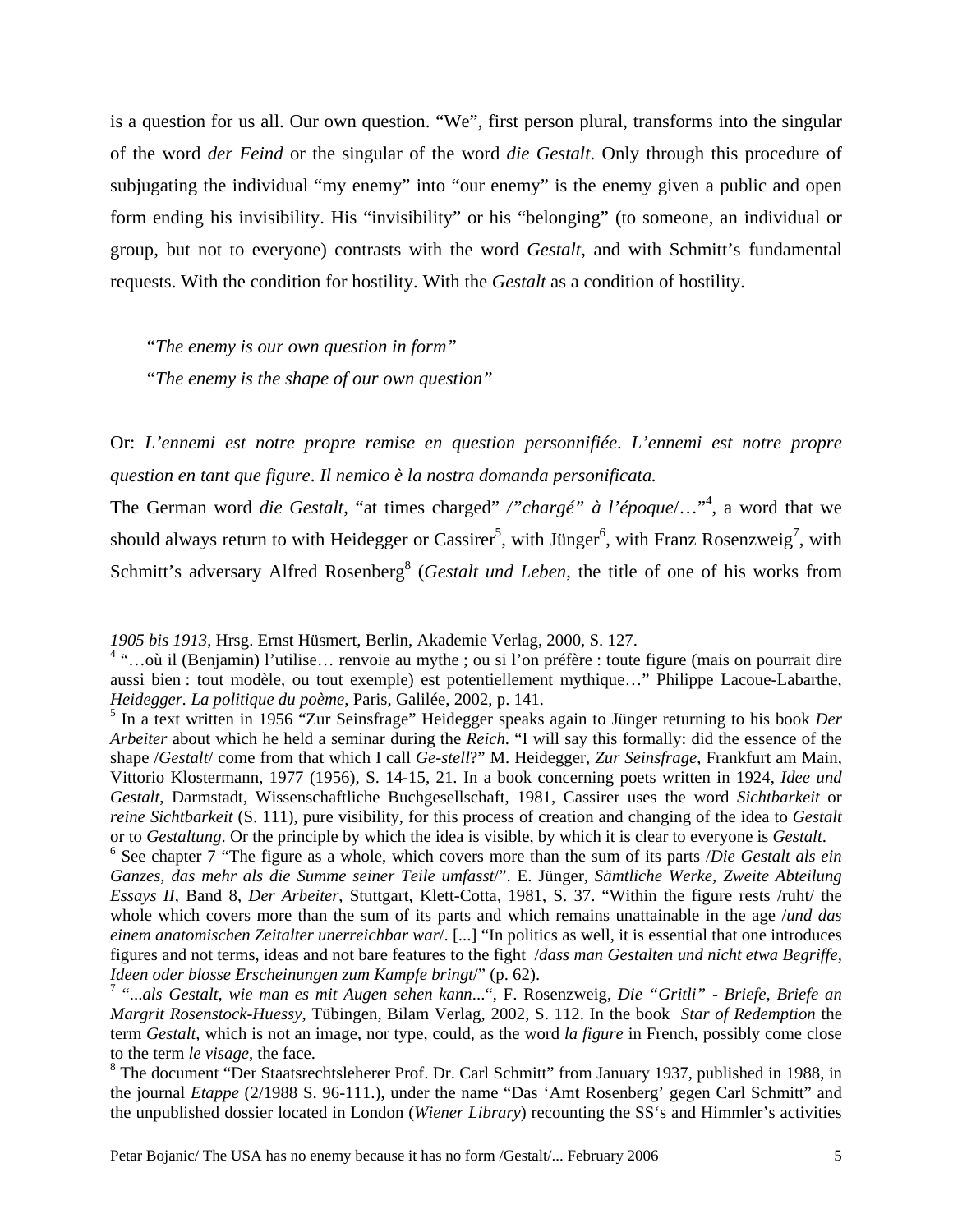1938 concerning Ludwig Klages and his battle against logocentrism /*logozentrische Weltauffassung*/, Greco-Judaism /Democritus, Plato, St. Paul, Augustine, Luther, Kant…/, today's Americanism */heutigen Amerikanismus/*[,](#page-5-0) Bolshevism)<sup>9</sup>, and before all Hegel, should be the main signpost leading towards one almost impossible task.

This mission must begin with a question, must be formulated as a question, a question that not only inspires no confidence that it can be anything more than a question, but further has no form nor any condition or preconditions to be a question. This question, from where we should begin, should have as its solution the enemy.

The opening question - is it possible to constitute an enemy? Or, is the constitution of an enemy possible?; Or is it possible to find, keep, establish, produce and destroy at the same time, bring back to life, protect him from himself, be protected from him etc.? - This question or these questions about the "enemy," should guarantee a constitution or reconstitution in the opposite direction:

from the enemy towards the question and the one who is asking, towards a community, group, individual who is constituted through a question or a summoning of the enemy, but is also constituted through the answer or summons or question which begins with the enemy.

Is it possible, beginning with this word, with this question (sovereign question), with the shape of the enemy, to for a moment invert the sovereign phenomenological prism of the sovereign and deform the analogical device of the other's constitution?

Does the *Gestalt* of a question, one *"as if"* question, a fragment of the imagination that has the form of a question, manage to balance and give the advantage and initiative to the other in relation to the one who is "asking" (being asked) about him (the other) and who "exposes" himself? Is it possible, to find the word "enemy" (a word to which friend is similarly attached to in many languages) in that space where the imagination or analogy or performance has been betrayed, has failed? Does the "enemy's" *Gestalt* begin where the enemy's constitution is impossible and where his self-constitution begins?

All these questions which move about and advance correspond with Schmitt's most important sentence:

1

following and overlooking Schmitt (299 typed pages), should surely be kept in mind when Schmitt's Nazism, Jewish-ness and anti-Semitism is assessed…

<span id="page-5-0"></span><sup>&</sup>lt;sup>9</sup> Halle, Max Niemeyer Verlag, 1938, S. 21-23.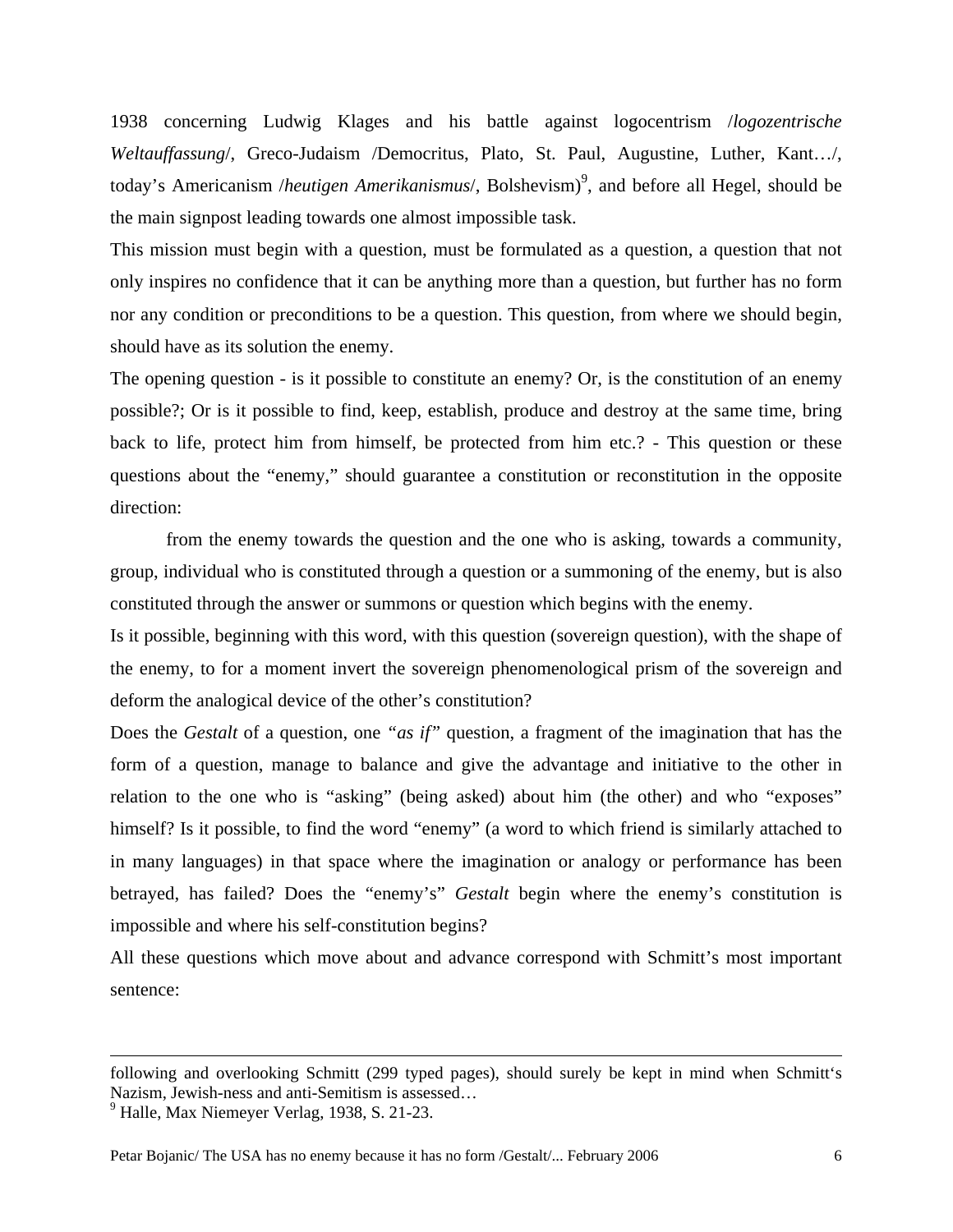### *Der Feind ist unsere eigene Frage als Gestalt.*

From an enemy as a project and a question, to "as if" /*als*/ an enemy. To a personification, embodiment, form, stance, custody of the enemy who is found at the end of the sentence *als Gestalt*. However, the reason the enemy is the enemy, why he is what he is, in equality and tautology with himself, the reason he has always been a danger "for us" but also a certainty should be added to this sentence as a threat. Furthermore, this threat is not comprised solely of the enemy who is in this construction of a "sovereign balance" shaped by Schmitt-Däubler-Hegel<sup>10</sup>, or Freud, Heidegger and even Husserl, and many others before them, as well as today.

So, the enemy is something that we constitute and is our creation, something that is after all part of us and within us, that is weaker or perhaps equal in strength to its creator and sovereign etc. unavoidably mentioning the problem of destruction, war and exclusion**.** Even though he admits to it significantly later, this confusion between the enemy and militarism ("There must also be confusion /*eine Verwirrung*/ within the concept of the enemy, and it must be related to the theory of war... $\cdot$ <sup>([11](#page-6-1)</sup>)</sub> has been present in Schmitt from the beginning.

The fundamental threat to this Schmittian construction is the deconstruction of an enemy who appears and forms on his own, who is not present, who is not here yet exists, and with whom there is no contact or border. So what sort of gesture or perhaps question is it that the enemy forms himself through? Is the enemy's self-constitution possible? And what does this selfconstitution have to do with us?

This imagination of the enemy who is creating (forming) himself, based on the analogy of how we constitute ourselves or him, should represent the limits of phenomenology as well as any sort of existentialism or politics. Finally, hostilities or the enemy begin at this uneasy boundary. The other side of this threat and this fear of the unknown, whose source and composition are unidentified**,** are concerned with the difference between the sovereign and sovereignty which we

Petar Bojanic/ The USA has no enemy because it has no form /Gestalt/... February 2006 7

<span id="page-6-0"></span> $10$  Schmitt recognizes Däubler's almost, or quasi, Hegelian-ness in his thinking immediately, in 1916, in his (Schmitt's) first text concerning Däubler and his anthem "Nordlicht" (…*wie Däubler beinahe hegelisch denkt*…)… Despite the fact that Schmitt is somewhat mocking of the closeness of the Catholic with the "kraut" Hegel (*Panlogismus des Schwaben Hegel*) there is nothing that better explains Däubler's spirituality than Hegel's marvellous teachings concerning negation (*die wunderbar tiefe Hegelische Lehre von der Negation*…). *Theodor Däublers "Nordlicht". Drei Studien über die Elemente, den Geist und die Aktualität des Werkes*, 1916, Berlin, Duncker & Humblot, 1991, S. 51-52.<br><sup>11</sup> C. Schmitt, "Theory of the Partisan: Intermediate Commentary on the Concept of the Political", in

<span id="page-6-1"></span>*Telos*, Spring 2004, No. 127, p. 72; *Theorie des Partisanen*, Berlin, Duncker & Humblot, 1963, S. 88.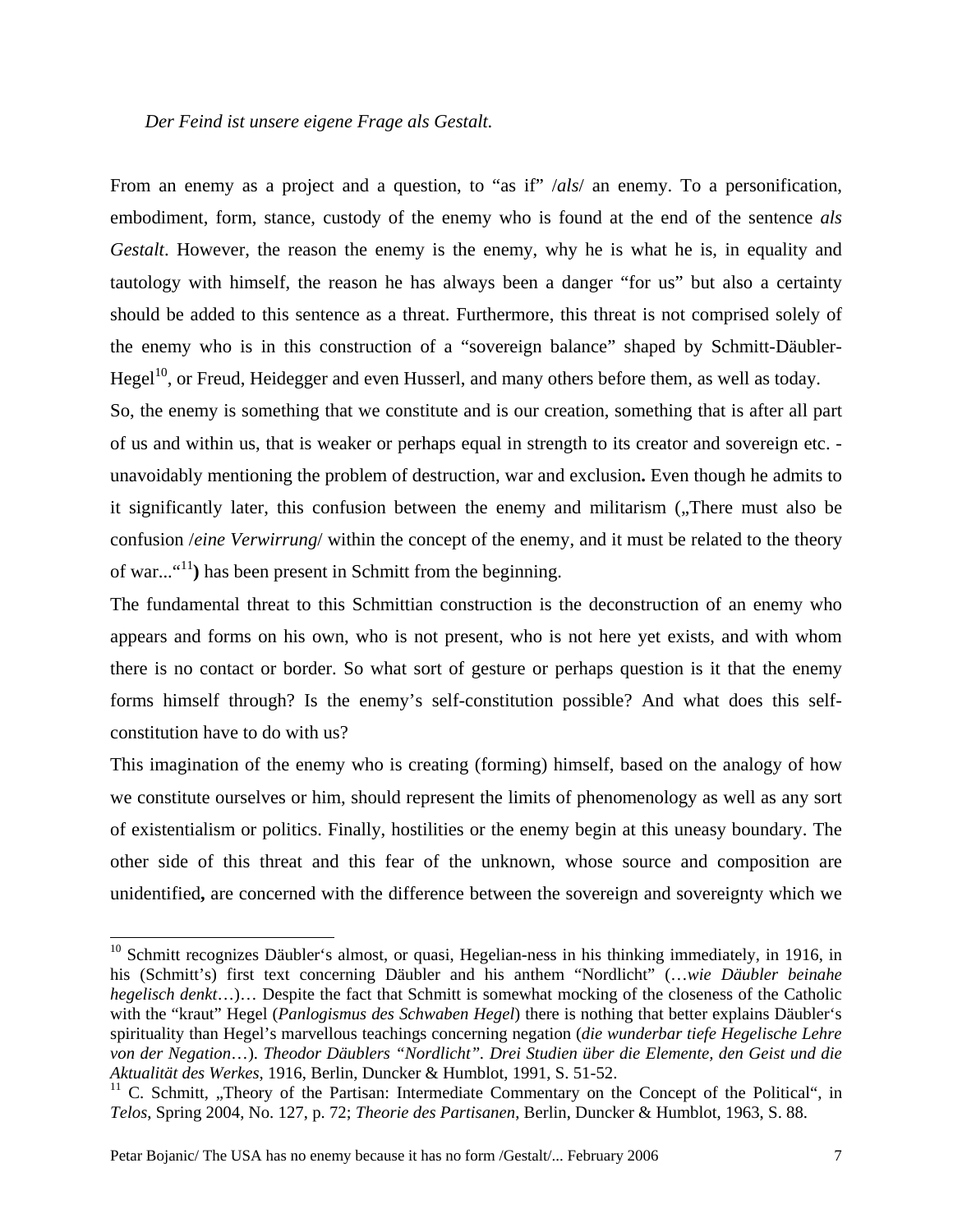are attempting to argue<sup>12</sup>. When we say, together with Schmitt - *Der Feind ist unsere eigene Frage als Gestalt* - we are witnessing at the same time a division and separation where the enemy is the form or personification that was created at that point of questioning and division. We should think this rift or difference with Schmitt, but not only Schmitt, as a relation or secret connection between the sovereign and sovereignty.

Before we extend the confusion regarding the enemy with Schmitt's letter to Kojève, in which he speaks of a question that has long puzzled him (...*eine Frage, die mich seit langem beschäftigt...*)<sup>13</sup> in his attempts to "legalize" (legitimize) the "enemy", a question that owes its beginnings to *The Phenomenology Of Mind* by Hegel, we will again look at Schmitt, and a passage from 1947 in which Hegel and Däubler once again appear together:

Carefully then, and do not speak carelessly of the enemy /*und spricht nicht leichtsinnig vom Feinde*/. Everyone chooses according to his enemy /*Man klassifiziert sich durch seinen Feind*/. Everyone shifts /*stuft sich*/ in accordance with what he accepts as hostile. To be pitied are those annihilators /*die Vernichter*/ who justify themselves by saying that those who destroy should be annihilated /*Vernichter vernichtet müsse*/. However, all destruction is selfdestruction /*Aber aller Vernichtung ist nur Selbstvernichtung*/. Oppositely, the enemy is another /*der Andere*/. Remember the positions of great philosophers: the relationship to another as such, this is truly infinite /*das wahrhaft Unendliche*/. The negation of a negation, says the philosopher, is not a neutralization, rather the truly infinite depends on it. The truly infinite is the founding term of his philosophy.

<span id="page-7-0"></span><sup>&</sup>lt;sup>12</sup> We will return to this difference at another point.

<span id="page-7-1"></span> $13$  Schmitt's and Kojève's correspondence carried on extensively, for example during a break in one much broader and richer correspondence between Kojève and Strauss, Schmitt's direct influence on *Esquisse d'une phénoménologie du droit* is announced (Simultaneously this copying can be used as the evidence to support Taubes' assertion that Kojève's interpretation of Hegel, from 1933-1939, is strongly influenced by Schmitt or by the fear of Schmitt /*durchfurcht ist von einem Begriff des Politischen der von C.S. stammt*/. See Taubes' letter to Tommissen from 14.8.85 in *Schmittiana. Beiträge zu Leben und Werk Carl Schmitts*, Hrsg. Piet Tommissen, Weinheim, VCH Verlagsgesellschaft, Band III, 1991, S. 169). Schmitt's letter to Kojève from Plettenberg 14.12.1955, was published in the text "Kojève und Schmitt", *Schmittiana. Beiträge zu Leben und Werk Carl Schmitts*, Hrsg. Piet Tommissen, Berlin, Duncker & Humblot, Band VI, 1998, S. 112. A large portion of this letter, but without Kojève's response, was first published by Heinrich Meier in the book *Die Lehre Carl Schmitts: Vier Kapitel zur Unterscheidung politischer Theologie und politischer Philosophie*, Stuttgart und Weimar, Metzler, 1994, S. 105. Erik De Vries translated and arranged the correspondence to English in the journal *Interpretation*, Fall 2001, Vol. 29, No. 1, pp. 91-130 ("Alexandre Kojève - Carl Schmitt Correspondance and Alexandre Kojève, "Colonialism from a European Perspective""). The question that plagues Schmitt is found on page 105.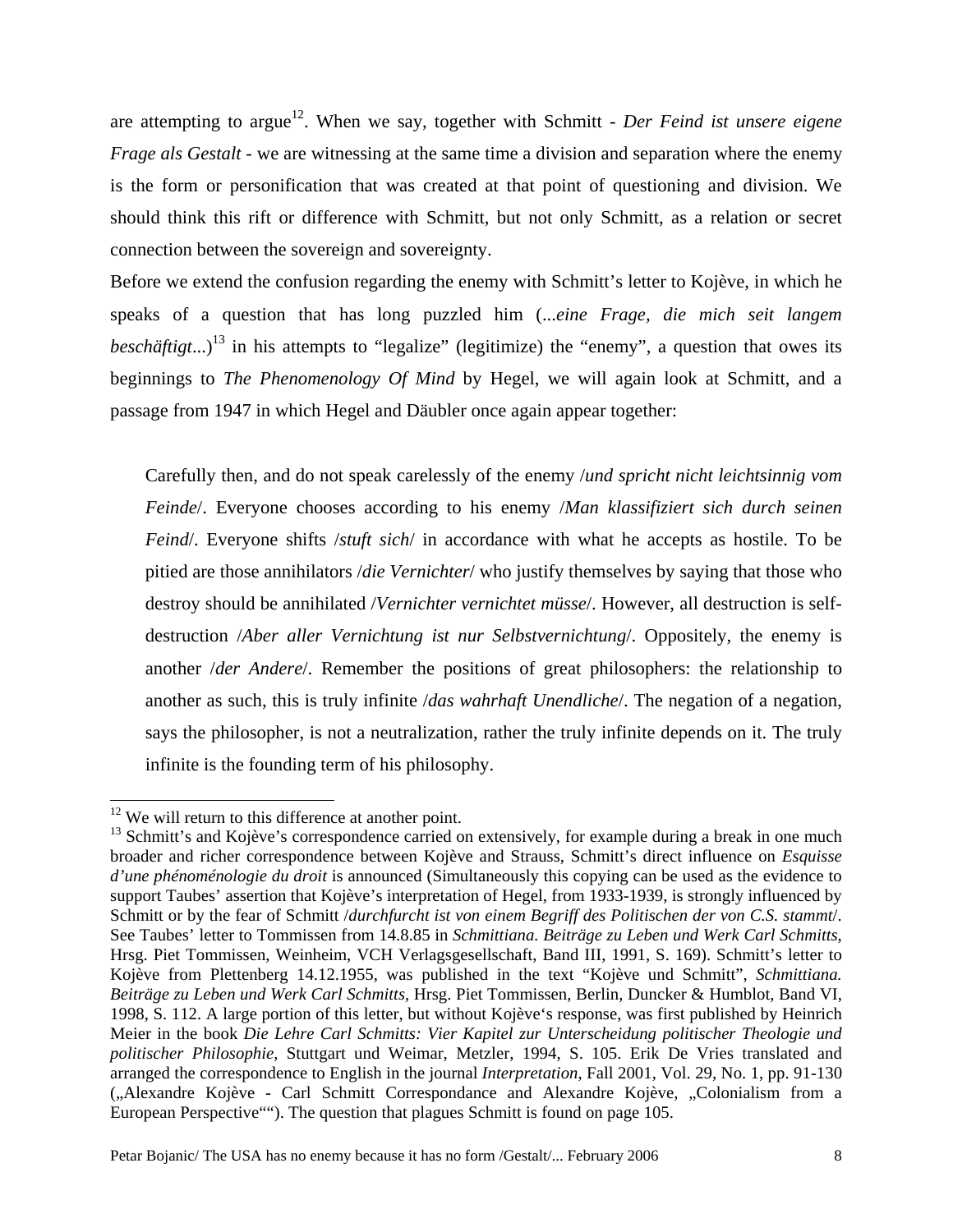<span id="page-8-0"></span>The enemy is the shape of our own question $14$ .

Here now is Schmitt's question to Kojève:

Now my *modest question*: it concerns the concept of enemy in Hegel, and particularly the word "enemy" /"*Feind*"/ in the section about the "unhappy consciousness" /*unglückliche Bewusstsein*/ (Hegel's work *The Phenomenology of Mind*, P.B.). It has to do with the expression: the enemy in his most characteristic /*der Feind in seiner eigensten*/ (a few lines later: in his typical /*in seiner eigentümlichen*/) form /*Gestalt*/. Who is this enemy? /*Wer ist dieser Feind*/ - is it possible /*ist es möglich*/, that he (Hegel, P.B.) shows himself precisely in the animal functions /*in den tierischen Funktionen zeigt*/? What does he seek there /*Was hat er dort zu suchen*/ ?

In my booklet *Ex Captivitate Salus* on page 89/90 in remark about the "enemy", a verse (from Theodor Däubler) is quoted:

*Der Feind ist unsre eigne Frage als Gestalt*.

To this verse, a gifted young German (H-J. Arndt, P.B.) who was at Harvard for three years, said to me recently: The USA has no enemy because it (they, P.B.) has no form /*USA hat keinen Feind, weil sie keine Gestalt hat*/.

An important problem.

 <sup>14</sup> *Ex Captivitate Salus, Erfahrungen der Zeit 1945/47*, Köln, Greven Verlag, 1950, S. 90. In the book *The Concept of Political* Schmitt cites the following definition of enemy from Hegel's book *System der Sittlichkeit* :

<sup>&</sup>quot;A difference of this sort is the enemy, and this difference, posited in its (ethical) bearing, exists at the same time as its counterpart, the opposite of the being of its antithesis /*ist zugleich als ihr Gegenteil des Seins der Gegensätze*/, i.e., as the nullity of the enemy, and this nullity, commensurate on both sides, is the peril of battle /*als das Nichts des Feindes, und dies Nichts auf beiden Seiten gleichmäßig ist die Gefahr des Kampfes*/. For ethical life this enemy can only be an enemy of the people and itself only a people /*nur ein Feind des Volkes und selbst nur ein Volk sein*/. Because single individuality comes on the scene here, it is for the people that the single individual abandons himself to the danger of death /*in die Gefahr des Todes begibt*/." G.W.F. Hegel, *System of the Ethical Life (1802/3)*, State University of New York Press Albany, 1979, pp. 147-148. *Der Begriff des Politischen*, Berlin, Duncker & Humblot, 1932 (1963), S. 62. In the English edition George Schwab modified Schmitt's citation in the following way: "Hegel has also advanced a definition of the enemy which in general has been evaded by modern philosophers. The enemy is a negated otherness. But this negation is mutual and this mutuality of negations has its own concrete existence, as a relation between enemies; this relation of two nothingness on both sides bears the danger of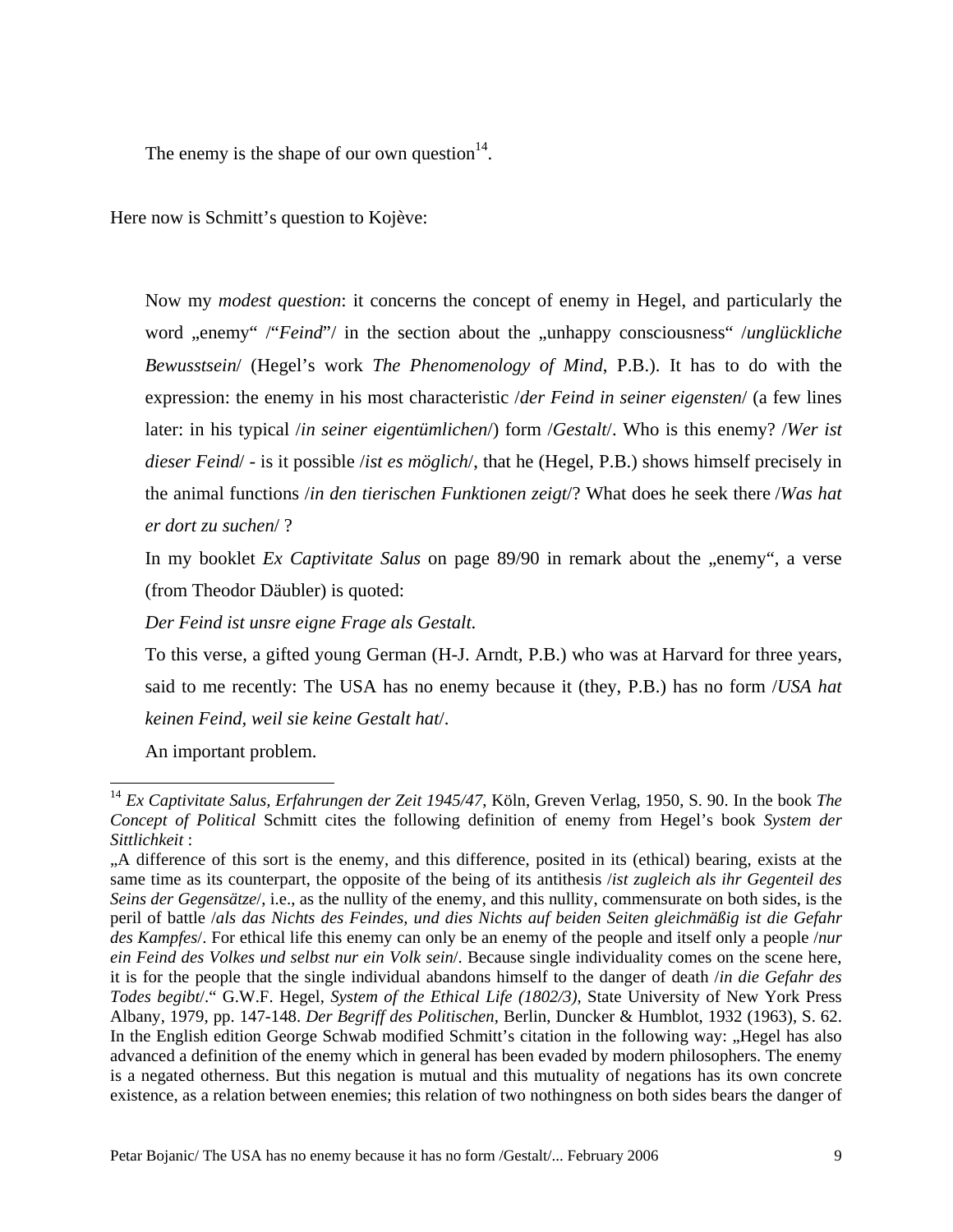After three weeks Kojève sends a long but simplified answer. He says that "enemy in his characteristic form" /*Feind in seiner eigensten Gestalt*/ is certainly the devil /*der Teufel*/, the Christian devil who also appears in the "animal functions" /*tierischen Funktionen*/. For Hegel these functions are invalid /*nichtig/* because man *negates* them, and is only man – and not just an animal – as this negation alone. Citing *Kampf um Anerkennung* Kojève says that animals fight for something /*für etwas*/, while man fights from enmity /*aus Feindschaft*/. A wise man /*der Weise*/, says Kojève, observing absolute knowledge which overshadows and erases every shape of hostility (enmity) found in Hegel, never speaks from hostility (enmity) and never speaks to enemies /*spricht nie aus Feindschaft, noch an Feinde*/. A small fragment of his answer is particularly interesting because in it Kojève says more about his view of the enemy than he elaborates on Hegel.

The real enemy is the enemy to the *death* /*Der eigentliche Feind ist Todesfeind*/: he can *kill* and be *killed*, is thus body /*Körper*/ and thus, if one likes, "*Gestalt*". If one is prepared to kill him (i.e. if one is prepared to risk one's own life), then the enemy is ,,invalid "*inichtig*"/, and can (at least as enemy) be *destroyed* /*vernichtet werden*/. If, however, one is afraid of the enemy /*vor dem Feinde Angst hat*/, then he becomes "diabolical" /"*teuflisch*"/ and thus "powerful" /"*mächtig*"/: he is the "master" and one is his "slave"<sup>15</sup>.

The portion of *The Phenomenology of Mind* which Schmitt is speaking of is found at the end of chapter IV ("The True Nature of Self-Certainty") B. "Freedom of Self-consciousness: Stoicism, Skepticism, and the Unhappy Consciousness" which deals with asceticism:

[…] But herein the enemy is discovered in its special and most peculiar form /*Darin ist aber nun der Feind in seiner eigensten Gestalt aufgefunden*/. […]

Consciousness discovers itself as this concrete particular /*als dieses wirklichen Einzelnen*/ in

1

<span id="page-9-0"></span>war". *The Concept of Political*, New Brunswick, N.J., Rutgers University Press, 1976, p. 63. <sup>15</sup> *Interpretation*, Fall 2001, Vol. 29, No. 1, p. 107. *Schmittiana. Beiträge zu Leben und Werk Carl Schmitts*, Hrsg. Piet Tommissen, Berlin, Duncker & Humblot, Band VI, 1998, S. 115.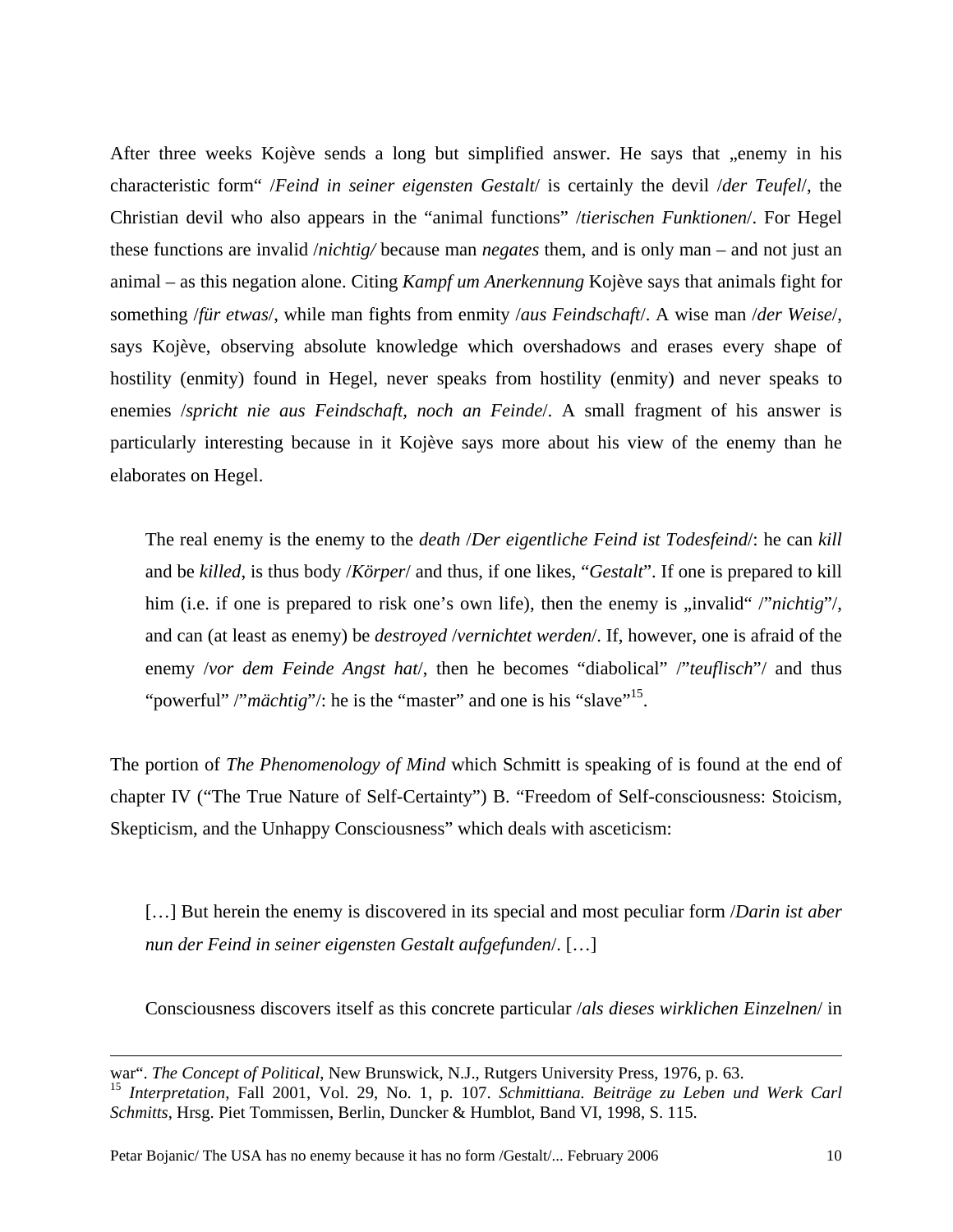the animal functions /*sich in den tierischen Funktionen bewußt*/. These animal functions, instead of being performed unconsciously and naturally as something which, per se, is of no significance /*als etwas das an und für sich nichtig ist*/, and can acquire no importance and essential value for spirit, - these latter (animal functions) since it is in them that the enemy is seen in his proper and peculiar shape /*in welchen sich der Feind in seiner eigentümlichen Gestalt zeigt*/, are rather an object of strenuous concern and serious occupation /*des ernstlichen Bemühens*/, and become precisely the most important consideration. Since, however this enemy creates itself in its very defeat /*dieser Feind in seiner Niederlage sich erzeugt*/, consciousness, by giving the enemy a fixedness /*es sich ihn fixiert*/ of being and of meaning, instead of getting rid of him /*statt frei davon zu werden*/, really never gets away from him, and finds itself constantly defiled. And since, at the same time, this object of its exertions, instead of being something essential, is the very meanest, instead of being a universal, is the merest particular /*statt eines Allgemeinen das Einzelnste ist*/ – we have here before us merely a personality confined within its narrow self and its petty activity, a personality brooding over itself, as unfortunate as it is pitiably destitute /*ebenso unglückliche als ärmliche Persönlichkeit*/ [16.](#page-10-0) 

The enemy is approaching. The origin of his form is the event of his "incorporation" (embodiment). The enemy has a form which is part of our form. In a certain way the enemy is part of us and is found within us. Thus Hegel begins his gloomy construction freeing the consciousness from its particularity, from its body, from certain functions of its body<sup>17</sup>, from the animal in that body, from the secretion of that body, from food, from *faeces,* from excrement, from sex, from any trace of another body on that body…

The consciousness must accept that relations with the other (other objects, other individuals) are

<span id="page-10-0"></span><sup>&</sup>lt;sup>16</sup> G.W.F.Hegel, *The Phenomenology of Mind*, George Allen and Unwin Ltd, London-NY, 1977, pp. 263-264; *Phenomenologie des Geistes*, Hegel–Werke, Band. 3, Frankfurt am Main, Suhrkamp, 1976, S. 173- 174.

<span id="page-10-1"></span><sup>&</sup>lt;sup>17</sup> In Marx's "Economic and Philosophic Manuscripts", from 1844:

<sup>&</sup>quot;The result, therefore, is that man (the worker) feels that he is acting freely only in his animal functions /*tierischen Funktionen*/ – eating, drinking, and procreating /*Essen, Trinken und Zeugen*/, or at most in his shelter and finery – while in his human functions he feels only like an animal. The animalistic becomes the human and the human the animalistic. To be sure, eating, drinking, and procreating are genuine human functions. In abstractions, however, and separated from the remaining sphere of human activities and turned into final and sole ends, they are animal functions". *Writings of the Young Marx on Philosophy and Society*, New York, Anchor Books, p. 292.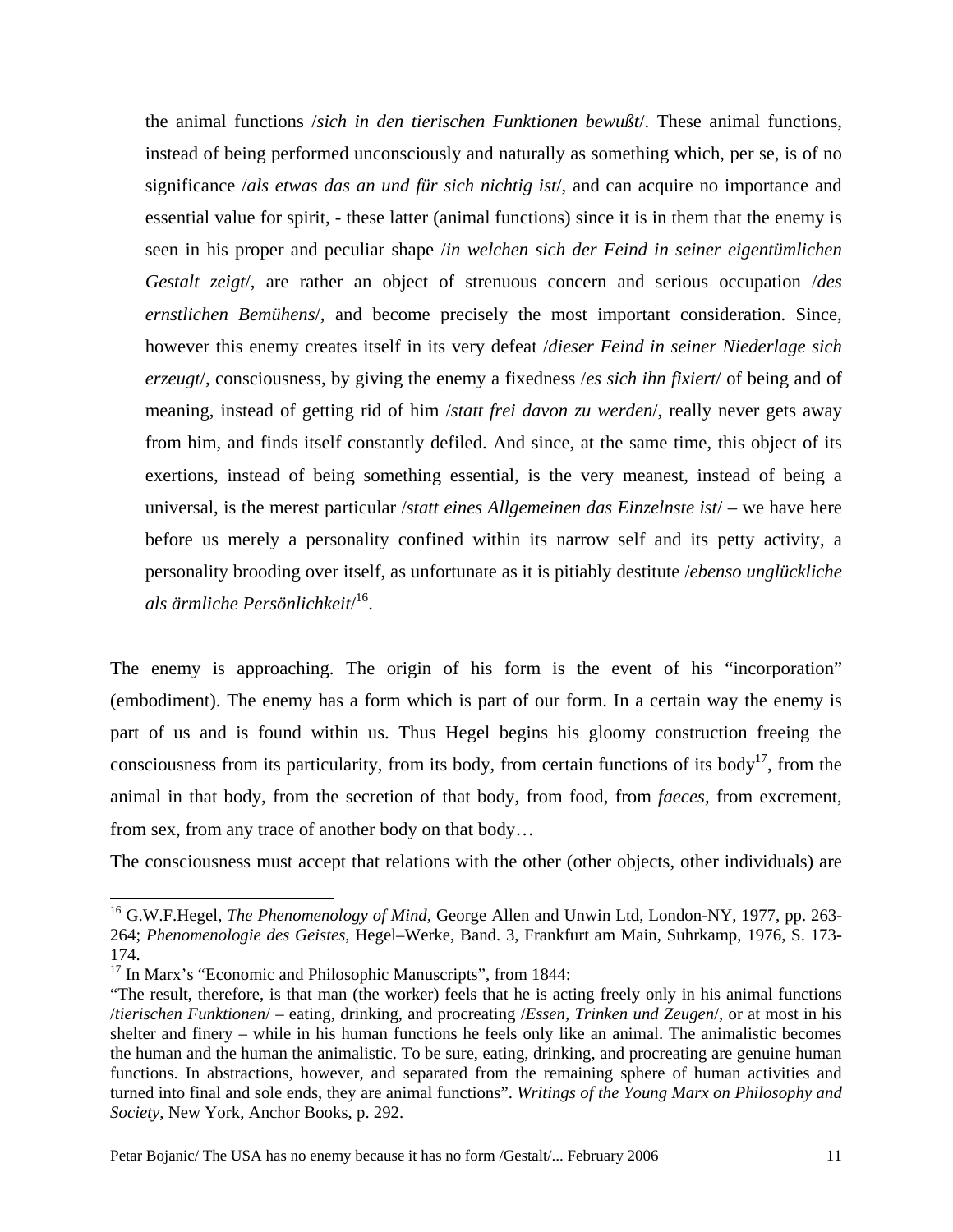<span id="page-11-1"></span>of no importance for the spirit and the sovereignty of the spirit. The spirit has no enemies. The sovereign has neither need nor desire for the other.

But we can view Hegel's "advice" to the stoic completely differently. Not only as advice that, for example, a Protestant can give to a Catholic who is practicing asceticism (lets say a Protestant Hegel or John Dewey<sup>18</sup> to a Catholic Schmitt), but rather as a paradox that complicates concepts such as sovereign and sovereignty even more. Hegel exposes a crisis in the two ways of forming sovereignty by suggesting a fatally fictional option.

This option is thoroughly hypocritical and could be termed as of hypocrisy of sovereignty or identity. The ascetic, stoic or Catholic (for Hegel), refuses the existence of the other by naming all that opens the possibility of the others existence an enemy. The enemy is another, but the enemy is also what is within me pursuing me, leading me, towards the other.

In contrast, Hegel suggests the consumption and incorporation of all representing an another: without remains, without drama and without pity. As if another does not exist, as if another never existed.

For now it is impossible to reconstruct the history of Schmitt's occupation with this particular fragment of Hegel's. However, for Schmitt it had to begin with the astonishing closeness of Däubler's verse with Hegel's variations of the words *Gestalt* or *Feind.* The animal, *das Tier*, which in Däubler's second poem "Sang an Palermo"<sup>19</sup> (23 pages) prepares its search of the

<span id="page-11-0"></span><sup>&</sup>lt;sup>18</sup> "Only in a comparatively small number is the function of reason capable of operating as a law of life. In the mass of people, vegetative and animal functions dominate. Their energy of intelligence is so feeble and inconstant that it is constantly overpowered by bodily appetite and passion. Such persons are not truly ends in themselves, for only reason constitutes a final end. Like plants, animals and physical tools, they are means, appliances, for the attaining of ends beyond themselves, although unlike them they have enough intelligence to exercise a certain discretion in the execution of the tasks committed to them". J. Dewey, *Democracy and Education: an introduction to the philosophy of education*, New York – London, Free Press, 1966 (1916), Chapter 19, "Labor and Leisure".

<sup>&</sup>lt;sup>19</sup> Despite the fact that the poem was first published in 1916, Schmitt maintains, in his diaries, that Däubler read his anthems to Schmitt on the 20<sup>th</sup> of June, 1913. C. Schmitt, *Tagebuecher, Oktober 1912 bis Februar 1915*, Hrsg. E. Huesmert, Berlin, Akademie Verlag, 2005, S. 8. Here are the verses which precede the famous sentence:

 <sup>&</sup>quot;/*Wir können unsre Innigkeit in Tiere giessen*/ *Vertreib das Tier, doch wo du musst, da schaffe Land*/ *Ich bin zu einem frischen Freiheitssatz bereit!*

*Das eitle Tier in dir wird sich hinübersetzen.* 

*Wohin? Auf Schollen, die schon Priester vorgeweiht!* 

*Wir sollen dann die Beute schreckensbleich zerfetzen:* 

*Der Feind ist unsre eigne Frage als Gestalt.*

*Und er wird uns, wir ihn zum selben Ende hetzen.*

*Doch aus der Volksbesonnenheit kommt die Gewalt.*"

<sup>[</sup>We can pour our warmth into animals/ chase away the animal, / but where you must (have to), make land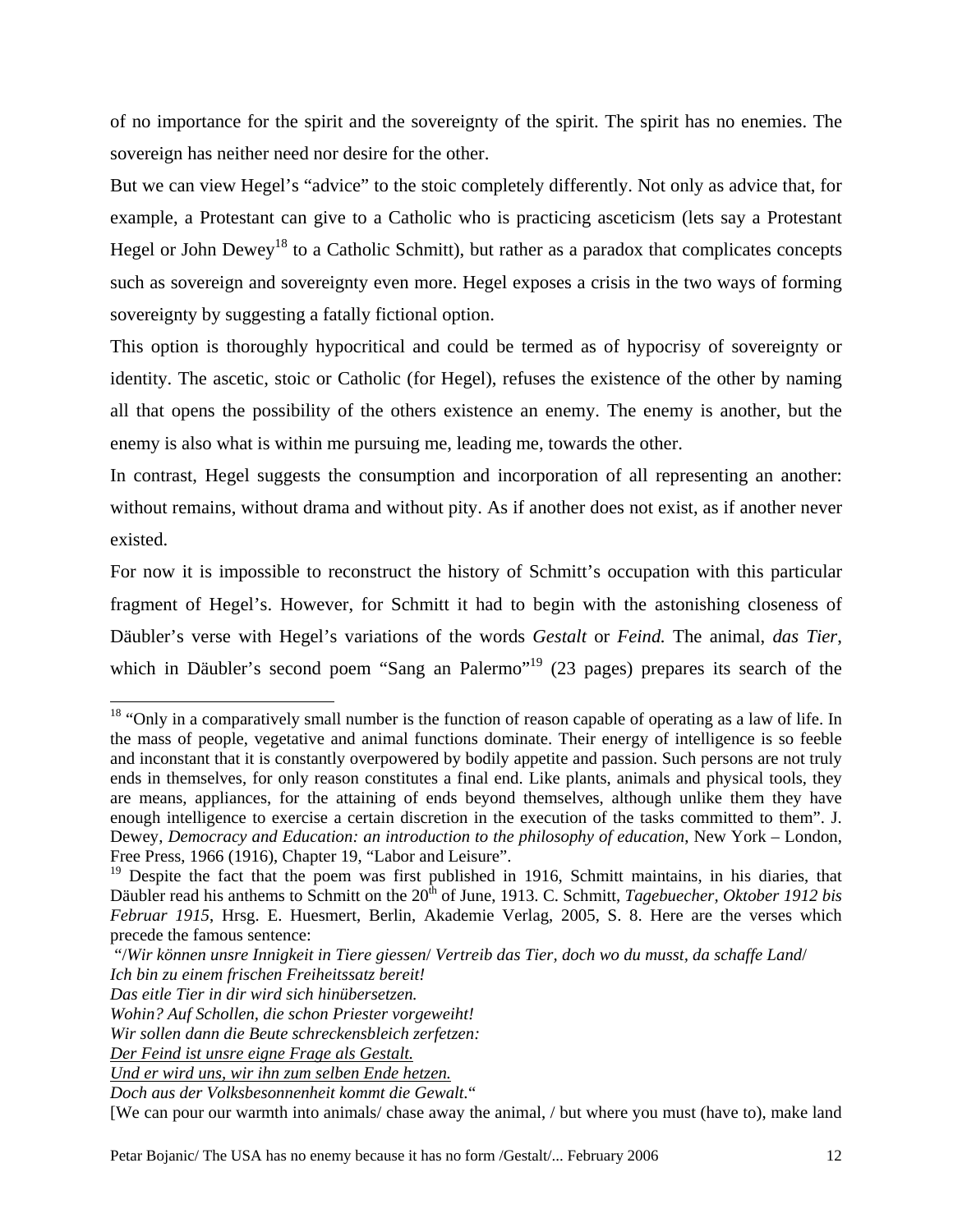enemy, certainly increased Schmitt's dilemma. The animal, just as the enemy in Hegel's fragment, is completely unknown but draws our intention to itself so that we would lose ourselves.

## *Was bin ich, wenn mich kein bekanntes Tier begleitet?*, asks Däubler.

When I am followed by an enemy unknown to me, what am I? We should reverse Däubler's question *was bin ich*? into *Wer ist das Tier*?, "Who is the animal?" in Hegel. What is the enemy when mixed (combined) with the functions of an animal? Who is the animal-enemy with man's functions?

How does the enemy approach? Where are the sources of the real enemy of whom Schmitt constantly speaks? Is the *Gestalt* of the political enemy truly found within the *Gestalt* of Hegel's animal functions /*die tierische Funktionen*/? What is Schmitt's foremost dilemma? Where is the problem?

It seems that Hegel's and Kojève's "theological direction", despite being complicated and unclear, is not the source of Schmitt's problem in understanding Hegel. Within the context of asceticism, confession, Catholicism about which Hegel speaks here, it's possible, as Kojève says, that a "Christian devil" /*der christliche Teufel*/ is in question (but what devil? There are several differing ones in Christianity. This is what Hegel insists upon) when speaking of the enemy.

It becomes much easier if this fragment is added to chapter 13 of *The Gospel of Matthew* (Schmitt must have known of this customary "formula" in the interpretation of this portion of Hegel's *Phenomenology*; "As the people slept, their enemy came and planted weeds among the wheat and went" 13:25). Hegel insists that the consciousness in a certain way co-exists with the enemy, that it doesn't rush to accept him as himself or it as itself (the consciousness is aware of itself through the enemy), that is doesn't fixate and pollute itself with him, that is doesn't concern itself with the enemy who causes solitude and misery ("He than told them, "The man who is the

-

<sup>(</sup>connotation: create space, cultivate) / I am ready for a fresh sentence of freedom (jump into freedom). / The conceited animal in you is going to disregard it (jump beyond it). / Where to? Onto land (cultivable land) that has been "pre-sanctified" by priests! / We should then, with a face pale of terror, tear apart the booty: / The enemy is our own question that has taken on shape (question put into/gaining shape) / And it (enemy) will persecute us, (and) we (will persecute) it, to the same end. / But from the level-headedness of the people comes (derives/ emerges) the violence] T. Däubler, *Hymne an Italien*, (3 Auflage), Leipzig, Insel Verlag, 1924, S. 65-66.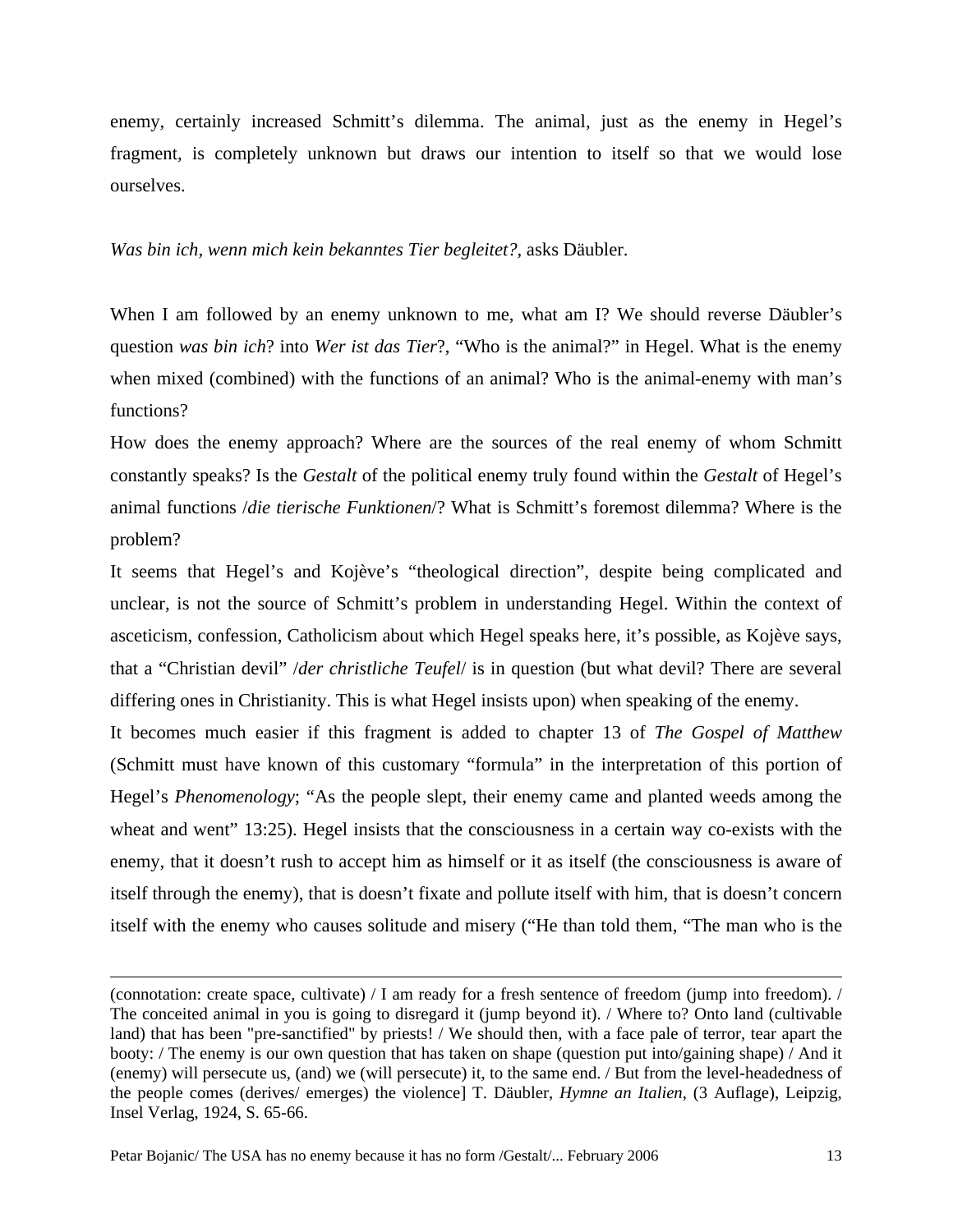enemy did this". His servants told him, "Do you want us to go, pluck them out?" "However, he told them, "Let it not be, that as you pluck out the weeds, that you should also uproot the wheat". "Let them grow up together until the harvest"." 13:28-30). If the consciousness is patient, and grows alongside its enemy, then it will easily separate from this enemy and defeat him in the final, decisive, battle. Through this the consciousness will definitely free itself from the enemy and its solitude. Hegel believes that the prerequisite for the consciousnesses advancement towards the universal after asceticism - is sacrifice. A truly united sacrifice and self-sacrifice. To free oneself from the enemy /*statt frei davon zu werden*/ is to free oneself from one's solitude, one's consciousness, in a united battle against a common enemy and our own form of the enemy ("And in the harvest season, I will tell the reapers, first gather the weeds and tie them up in bundles, to be burned." 13:30).

The sovereign determines the time. This time is the time to castrate or the time when enemy should be "ripped off". In the meantime the consciousness is disobedient because it fixates on the enemy and the misery that the enemy brings, while being unable to destroy the enemy immediately since this would mean the immediate destruction of a part of itself, its own body. This is, most likely, the immense problem that reoccurs in this fragment. "Rip", "scorch", "tear", so that you can fight united against the enemy. Castration presumes that the enemy has a shape, namely that he is outside of us.

The arrival of the enemy in us or in Schmitt is more enigmatic for us and Schmitt than his departure (exiting). Hegel recounts several "facts" at the beginning: the enemy is approaching, as he is and without a doubt; he is reveled in animal function form; this place of "functions" is completely worthless for the spirit but nonetheless the enemy enters it; here the enemy grows into the enemy but to his defeat. There is no dilemma that the enemy is approaching, that he has arrived and that he is in a "shape". The word "defeat" ("[…] this enemy creates itself in its very defeat /*dieser Feind in seiner Niederlage sich erzeugt*/") is quite rare in Hegel. Was the enemy defeated in advance, did he arrive defeated, or does his revelation and exposure within these functions signal his defeat? Do these animal functions enable his defeat?

And why animal? How do they pollute? How does an enemy-animal pollute the consciousness? Is it always necessary to speak of a dirty, animal, natural, evil as the source of political enemies? Or is it necessary to speak of shame, covering up, hiding before the enemy, and hiding of the enemy (Schmitt speaks of the naked several times in *Ex Captivitate Salus* )?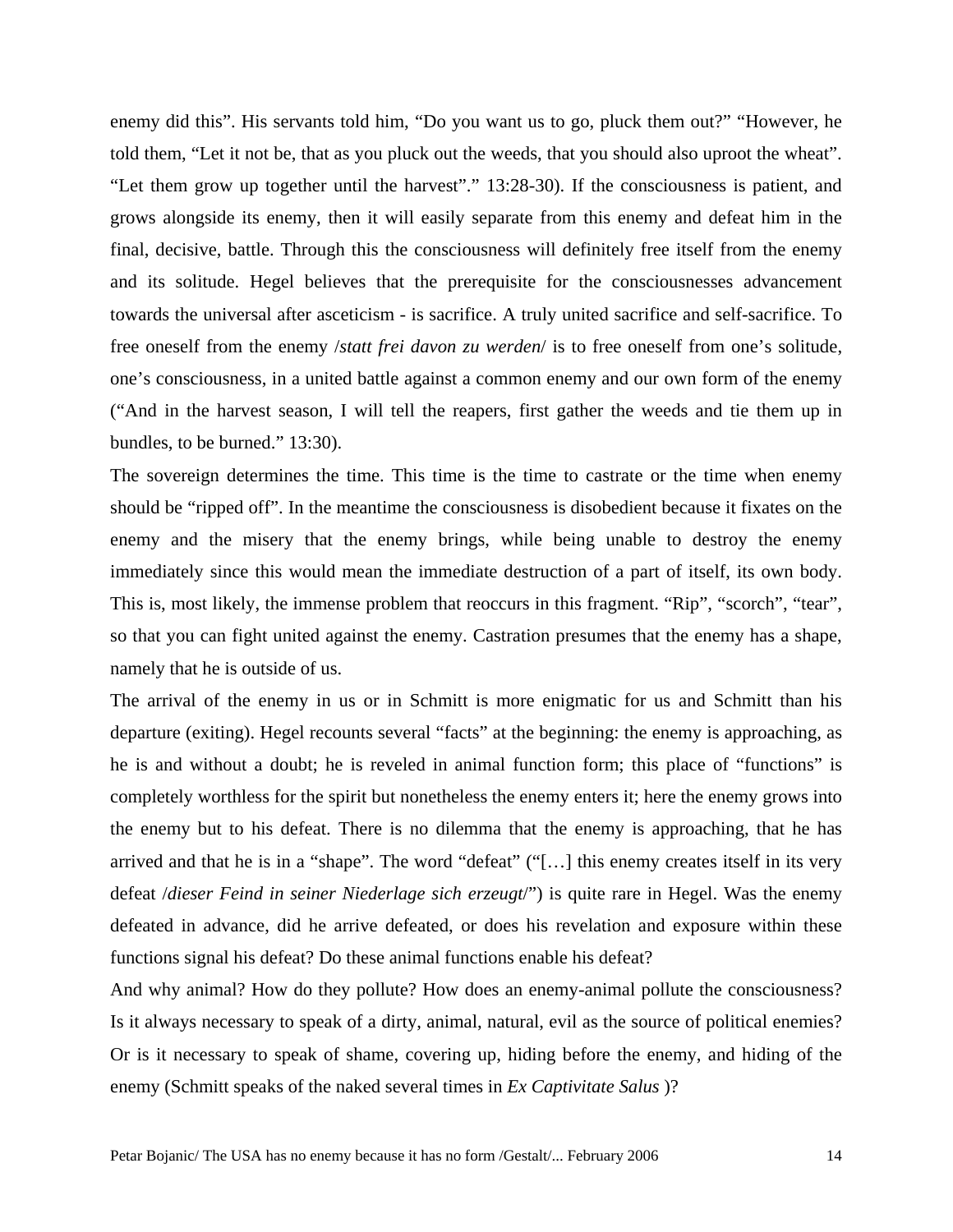In *Lectures in Esthetics* in the part titled "Drapery" /*Bekleidung*/ Hegel writes:

And from another point of view it is the sense of modesty which compels man to cover himself with raiment. Now this shame /*Scham*/, regarded in general way, is a beginning of indignation /*ein Beginn des Zorns*/ over that which is coarse or crude. Man in fact, who is conscious of his more elevated calling /*seiner höheren Bestimmung*/ to be spirit /*Geist zu sein*/, must necessarily regard what is purely animal as an incompatibility /*nur Animalische als eine Unangemessenheit*/ with that, and pre-eminently seek to cover, as that which is not consonant with the Ideal of his soul /*das geistige Bewusstseyn*/, those parts of his body, such as the belly, breast, back, and legs /*die Teile seines Körpers, Leib, Brust, Rücken und Beine*/, which are subservient to animal functions /*bloß tierischen Funktionen*/, or only are directed to external uses, and possess directly no spiritual determinacy, and no spiritual expression<sup>20</sup>.

The Asceticism (or abstinence, or perhaps fasting) that is spoken of in this fragment from the *Phenomenology,* can pertain to the mouth, eyes, hands. So where can the mouth, eyes, hands be hidden? What will have to be ripped off (torn off) when the final moment and battle against the enemy arrives? Where has the enemy entered and where has he resided? In Hegel's *Lectures on Esthetics* (which we should always question and have great reservations about) all the possible differences between a man's body and that of an animal are overshadowed by a grand analogy which interests us, but secretly confuses Schmitt. In question is the (sick) animal organism which Hegel uses as an analogy to sovereignty or the state *(Philosophy of Right*, paragraph 278: "The idealism which constitutes sovereignty is the same characteristic as that in accordance with which the so-called 'parts' of an animal organism are not parts but members, moments in an organic whole, whose isolation and independence spell disease $(21)$ .

But at the same time even in this direction we are made conscious of the defect /*der Mangel*, that this sensitiveness does not penetrate as a vital impulse of concentrated emphasis equally through all the members. We find in the human body itself certain organs

<span id="page-14-1"></span><span id="page-14-0"></span>Here I cite F.P.B. Osmaston's translation, which is frequently imprecise. G. W. F. Hegel, *The Philosophy of Fine Art*, Vol. III, New York, Hacker Art Books, 1975 (1920), p. 161; *Vorlesungen über die Ästhetik II*, Hegel–Werke, Band. 14, Frankfurt am Main, Suhrkamp, 1976, S. 402.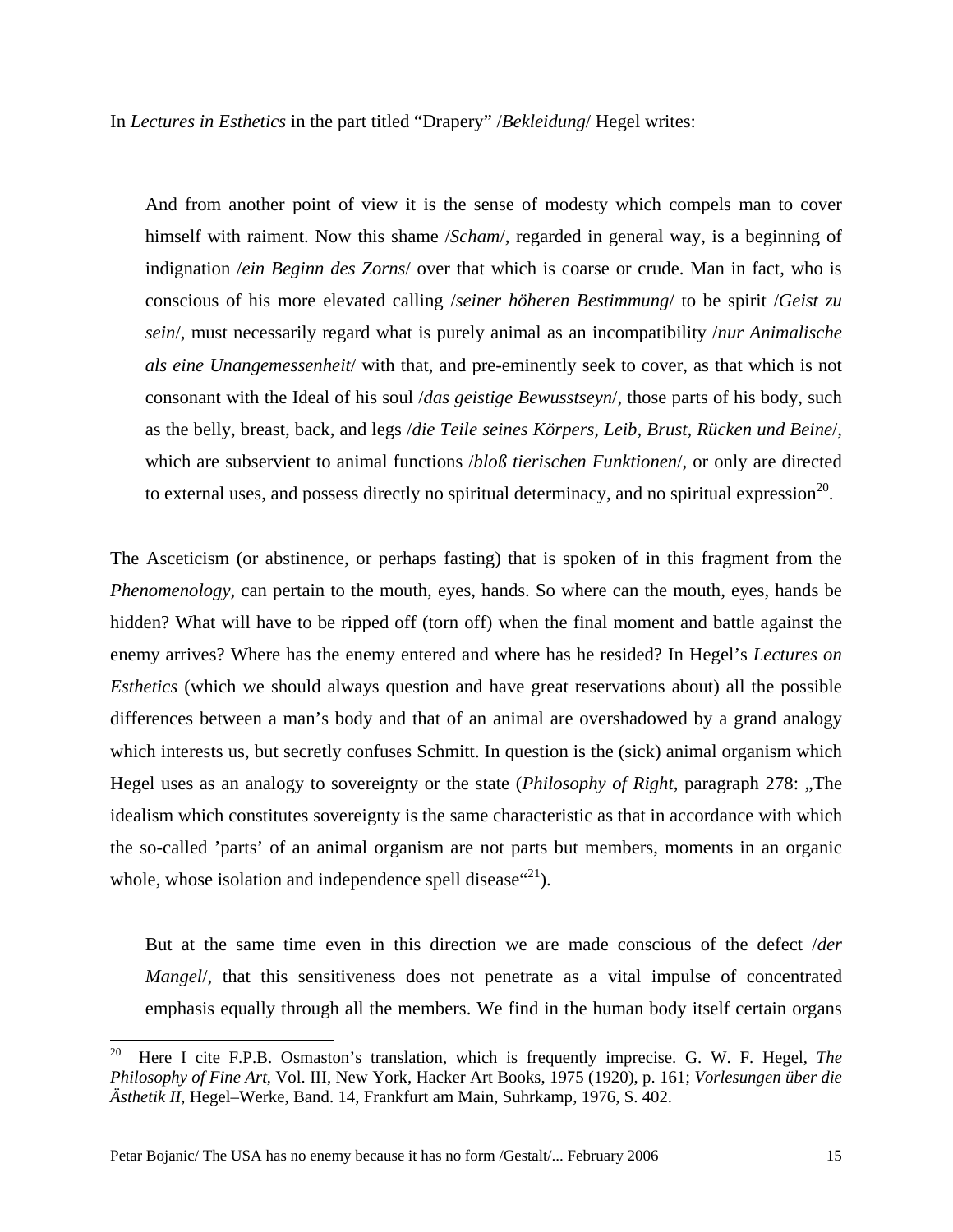whose form /*ein Teil der Organe und deren Gestalt*/ is entirely appropriate to mere animal functions /*nur animalischen Funktionen gewidmet ist*/, while others give a more adequate expression to the entire soul-life, its feelings and passions. Regarded in this way it is obvious that even in the human body the inner life of soul has not found its complete reflection in all parts of its external realization /*auch nicht durch die ganze Realität der leiblichen Gestalt hindurch*/.

In the next several lines Hegel, always through analogy, speaks of higher levels. He says:

[…] Every centre of such a spiritual organism, such as the State or the family /*jeder Punkt in solchem Organismus, wie ein Staat, eine Familie*/, that is to say each individual organic totality, is in possession of a *will* capable of such exercise, and appears in unity with the other members of the same organism; but the *one* inner soul of this nexus /*die eine innere Seele dieses Zusammenhangs*/, the freedom and reason of the aim of all is not visible in external reality as such in the absolute freedom of its subjective and universal principle of life, nor is it thus manifested in every part /*und macht sich nicht an jedem Teile offenbar*/<sup>[22](#page-15-0)</sup>

The "inner soul" /*eine innere Seele*/ of a state, for example, based on Hegel's analogy, does not surge through every part of it even if all the state's parts are well connected and comprise a greater whole (Hegel constructed this formulation in his latter years, and it could possibly clarify all the secret and complicated theories concerning the sacrifice of less important territories or parts or minorities or soldiers or marines of a state). In that space, in that organ (with animal functions, certain leftovers, secretes, excrement…) which all state should perhaps posses, the "enemy" appears in his particular shape /*in welchen sich der Feind in seiner eigentümlichen Gestalt zeigt*/. That space or portion of a state or organism, which Hegel speaks of, leaving us all ignorant and unaware, should be closes to the outside, closes to another, to an exchange with

 <sup>21</sup> G. W. F. Hegel, *Philosophy of Right*, Oxford, 1942, p. 180.

<span id="page-15-0"></span> $22$  The translator does not communicate the importance of the word Gestalt.

First Part "The Idea of the Beauty of Art or the Ideal", Chapter II "The Beauty of Nature", C. "The Detective Aspects of the Beauty of Nature". G. W. F. Hegel, *The Philosophy of Fine Art*, Vol. I, pp. 200- 201; *Vorlesungen über die Ästhetik I*, Hegel–Werke, Band. 13, Frankfurt am Main, Suhrkamp, 1976, S. 194-195.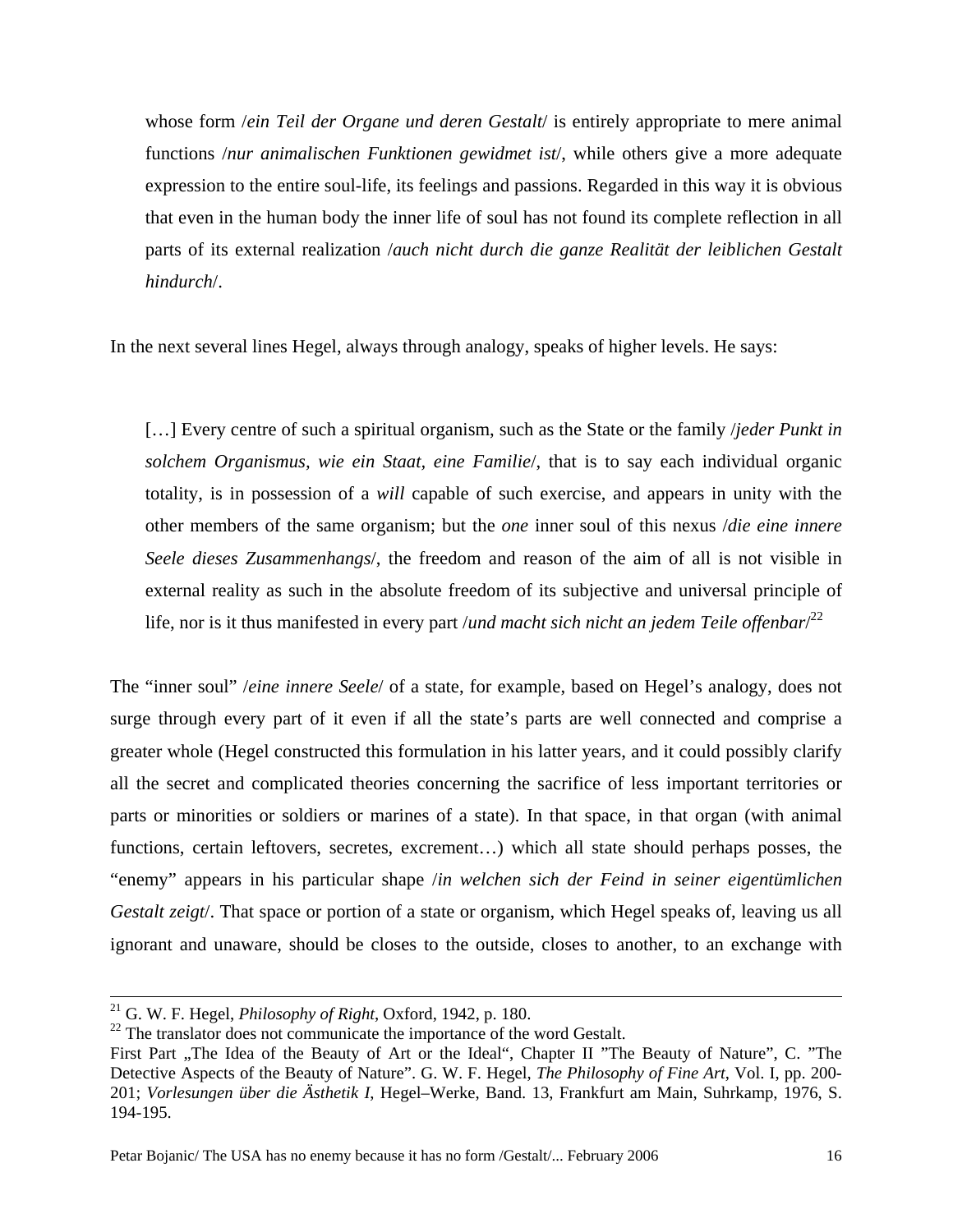another which is simplest and worthless. In this area of a totality (whole) the enemy's *Gestalt* is found.

However, Schmitt continues his letter to Kojève and his puzzlement regarding the question, the enemy and the word *Gestalt*, "The United States of America has no enemy, because it has no form" /*Die USA hat keinen Feind, weil sie keine Gestalt hat*/. The United States perhaps has no body parts (abdomen, chest, back and legs) which serve mere animal functions /*bloß tierischen Funktionen*/. The United States doesn't have anything to hide. The United States has no shame.

In the Europe of our day every nation finds itself conditioned by its neighbour /*jedes Volk von dem anderen beschränkt*/, and cannot venture on its own account to wage /*darf von sich aus anfangen*/ any war with another European nation. If we lift our eyes beyond Europe, there can be only one direction, America /*will man jetzt über Europa hinausschicken, so kann es nur nach Amerika sein*/ [23.](#page-16-0)

[…] enmity between strange (unfamiliar, foreign) nations */Feindschaft fremder Nationen/* is something substantial. Every people form a totality (whole) for themselves which is different from other totalities (wholes) and stands in contrast to them */Jedes Volk bildet fürsich eine von dem anderen verschiedene und entgegengesetzte Totalität/*. Now, if these totalities (wholes) become hostile towards each other */feindlich aneinander/*, then this hostility does not break any moral connection, nothing of any value by itself and for itself is harmed, no essential whole is ruined; conversely, this represents a battle for the infallibility and persistence of such a totality (whole) */um die unversehrte Erhaltung solcher Totalität/* and for its right to existence */Rechtes zur Existenz/* . [24](#page-16-1)

<span id="page-16-0"></span> $23$  Osmaston in 1920 comments this paragraph: "It may be doubted, perhaps, whether he (Hegel) would have expressed himself with equal confidence in our own day. At least the position of the German States of his own time no doubt was strongly present in his mind". *The Philosophy of Fine Art, Vol. IV, p. 133; Vorlesungen über die Ästhetik III, S. 354.* There are several similar sentences in Hegel's latter year. For example in his lectures from *The Philosophy of Right***:** 

<sup>&</sup>quot;Also, if a number of states groups into a family /*zu einer Familie macht*/, it is necessary for this unity /*dieser Verein*/, unity as individuality, to be countered, through the creation of an enemy, and the enemy of the Holy Alliance can be the Turks or Americans /*und der der heiligen Allianz können die Turken oder Amerikaner sein*/."*Vorlesungen über Rechtsphilosophie 1818-1831*, Hrsg. K.-H. Ilting, Band 4, Stuttgart, Frommann-Holzboog, 1974, S. 735.

<span id="page-16-1"></span> $^{24}$  Ibid., S. 353.